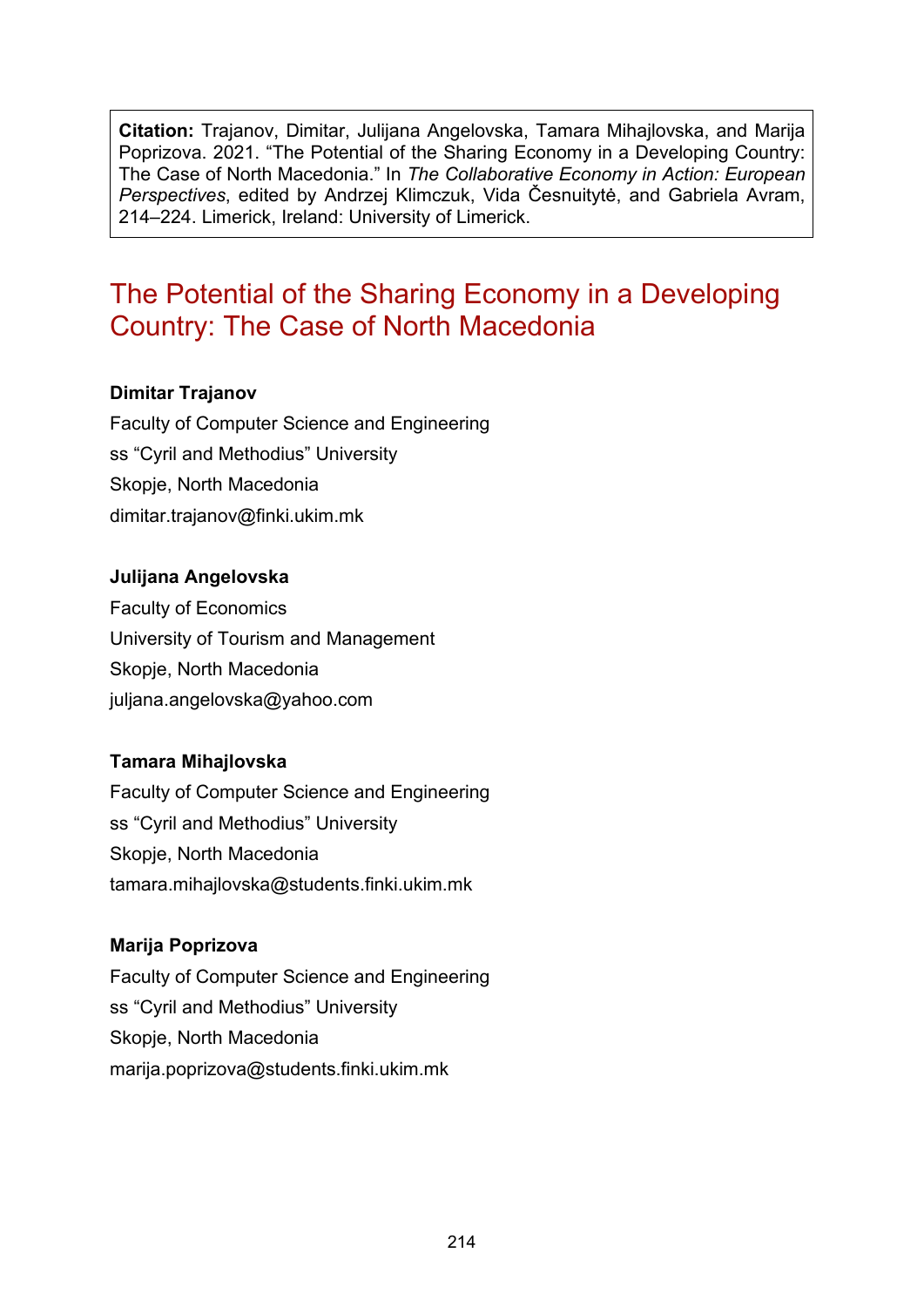# **Abstract**

The growth of the sharing economy is important for developing countries because it creates value, economic growth, technological innovation, environmental sustainability, and social inclusion. Macedonian citizens have a long tradition of sharing things between friends, relatives, and neighbours. However, the new concept of sharing economy that enables strangers globally to share goods and services is still not developed and used by the Macedonian citizens. The goal of this study is by empirical analysis to give the state and potential of the usage of sharing economy by Macedonian citizens from the perspectives of providers and consumers. The results of the observational study and survey address future actions to boost the development of the sharing economy.

**Keywords:** Sharing Economy, Collaborative Consumption, Sustainable Growth, Developing Country, North Macedonia

## **Introduction**

Even though Macedonian citizens have a culture of sharing stuff between neighbours and friends, the sharing economy is a new concept that enables strangers to share cars, homes, food; still, it is not developed and used by the citizens. As it is a new phenomenon grounded on an old aspect of sharing, considered as the privilege of family, relatives, and friends, there is a need for differentiation of both. In this context, (Belk 2014) distinguishes two types of sharing: "sharing in," which takes place within the family or friends, and "sharing-out," when sharing involves deciding something between strangers. What distinguishes the new sharing economy from the old is the appearance of the platform at the very heart of the transaction. What used to be a twoway transaction has become a three-way transaction with a digital platform as an intermediary.

The sharing economy creates substantial value and promotes economic growth, technological innovation, environmental sustainability, and social inclusion, factors central to the United Nations Sustainable Development Goals (SDGs). In this context, the sharing economy is of particular interest because, in contrast to many other sustainable innovations, specific sharing economy sectors are scaling up very rapidly.

As the sharing economy is enabled by ICT, the main preconditions for participation are Internet penetration 81.4% in 2019 (State Statistical Office 2019) following by the number of social network users, 52% of the population have a Facebook account (Napoleon 2019) and mobile phone users 95% in 2018 (Manchevski 2019). According to the "Timbro Sharing Economy Index (TSEI)" (Bergh 2018), the first global index of the sharing economy, the Republic of North Macedonia, is ranked at 67th place in a list of 213 countries. TSEI for the Republic of North Macedonia in 2018 is calculated as 4.7 points, considering the highest value of this index to be 100 and the lowest one to be 0. Another indicator the local presence of the global sharing economy platforms, from which only Airbnb is present on the Macedonian market, but not the other global platforms such as Uber or BlaBlaCar, for example. There are domestic platforms that offer various kinds of products and services, but only locally.

North Macedonia, as a developing country, still faces problems in doing business in a traditional sense. However, business models of shared economies provide opportunities that can avoid many of these problems as they usually need less capital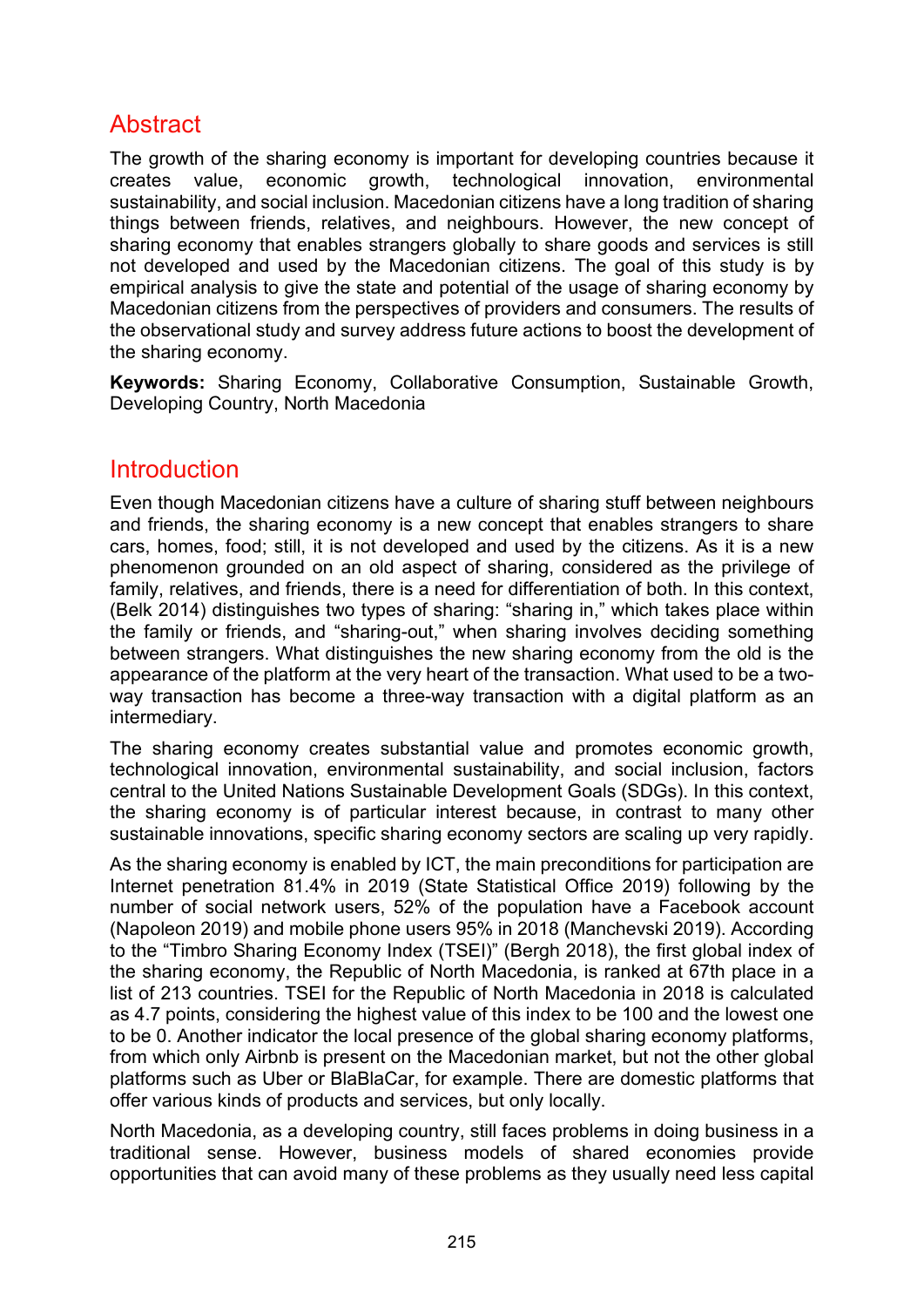investment, can benefit from peer or crowdfunding models, and it is easier to overcome management and regulatory issues. Having all this in mind, there is significant potential for the development of the sharing economy in North Macedonia.

# **Definition**

The sharing economy is a broad concept that lacks a clear and commonly shared definition. It is sometimes referred to as collaborative consumption (Botsman 2013) or access-based consumption (Bardhi and Eckhardt 2012), or the commercial sharing system (Lamberton and Rose 2012). What is common among these terms is the emphasis on the efficient use of slack resources and how collaborative forms of consumption can be beneficial both for individual users and for society as a whole.

Sharing and collaborative economy as rather a new phenomenon in the Republic of North Macedonia is used as synonyms, and still, there is no official definition of the concept. In the Macedonian language, the term "споделена економија (spodelena ekonomija)" is rarely used, instead of that the English word "sharing economy" is usually used in regular communication.

# Key Questions

Considering that sharing economy creates substantial value and promotes economic growth, technological innovation, environmental sustainability, and social inclusion, developing countries need to adapt and support this new economic model. The empirical analysis in this research addresses two main questions:

- What is the current state of sharing economy offerings of goods and services in North Macedonia?
- What is the level of awareness for the usage of sharing economy in North Macedonia?

Analysis towards answering these questions is important to allocate the current state of offer and demand for sharing goods and services. Further on, to enable further growth, it is important to postulate additional questions.

Education of citizens and promotion of the sharing economy in Macedonian society might help, but there are other questions towards government:

- How can the government help develop this emerging industry on the official level, in the direction of sustainable use of the local resources?
- Is a legal framework for P2P networks (e.g., distributed ledger technologies) necessary?
- How should Macedonian consumers be protected in the platform economy participation?

# Examples of the Sharing Economy

The examples of the sharing economy in North Macedonia can be found in different industries from home, transport, education, finance, truism, manufacturing, etc. Also, there are a lot of Facebook groups where users can negotiate for sharing rides, but it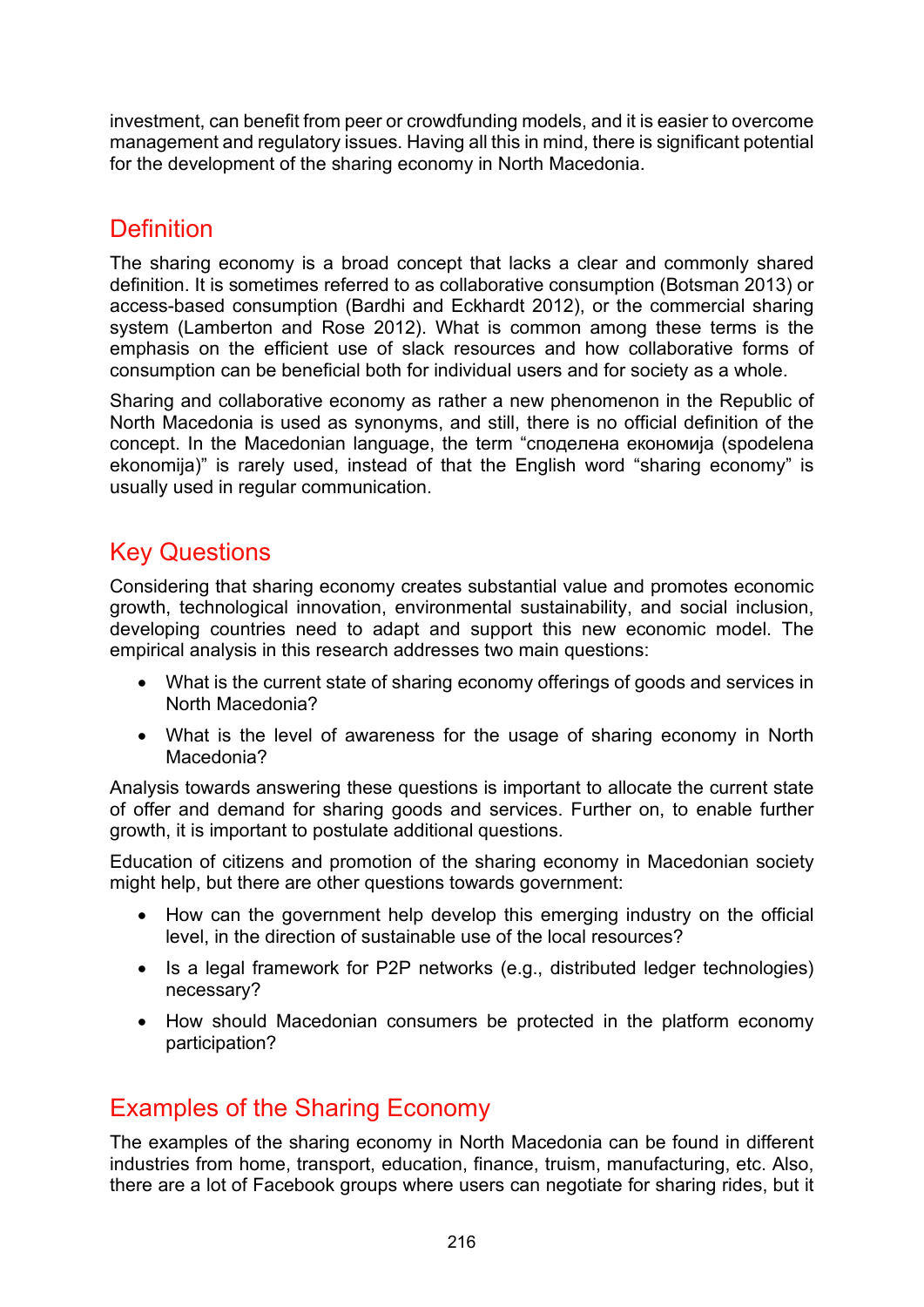is not regulated by any organization or institution further that point. In the following text, some of the most interesting examples of the local sharing economy platforms are presented.

### **Brainster**

Brainster (https://brainster.co) is a marketplace for offline classes where you can teach and learn the most relevant skills of the 21st century—from digital marketing and design to entrepreneurship and technology. Their vision is to transform every corner of the city into an urban classroom. Brainster aims to enable every professional to share its knowledge with the community and everyone to be able to enrich their practical knowledge, and with that, to find or create the perfect job for themselves. The platform helps in the process of knowledge exchange by making it easy and fun. Brainster stands for the community, for the sole purpose of giving back values, upon which generations can develop themselves further. The platform initially has classes from instructors from the following areas: technology, marketing, business, design, and art, and the first courses were set on the platform since the launch in October 2016, and they are sold out. Skopje is the first stop, and the courses are planned to be held in various locations as co-working spaces, accelerators, incubators, workshops, and even cafes.

### **MojCoek**

MojCoek [\(https://mojcoek.mk\)](https://mojcoek.mk/) is a newly formed Macedonian sharing economy platform aimed to connect people who offer service with people who need that particular service. It is available as a web platform, as well as a mobile application. A person who wants to offer a service needs to create a profile and write a description of the service. After service is performed, the person is given a rating. Those with the highest ranking is shown above and are more likely to receive offers for their service. Only those who choose payment through the platform can be rated—this way, the platform promotes the payment through its channel. The website has a nice and modern look and seems easy to use. The creators have done a good job of clearly write the steps for registration and any additional information for the potential users. The services that are offered on the website are in distinct categories: home repairs, health, artistic skills, food, mentoring, weddings and events, pets, moving, other, and multi-talent. It seems such as this application could have an impact on the freelance work in Macedonia, as it provides a unique collection and easy-to-find services required in everyday living.

### DriveDriveCar

DriveDriveCar ([https://drivedrivecar.com\)](https://drivedrivecar.com/) is a P2P platform through which users can rent cars directly from their owners. The model allows car owners to define their rental conditions according to their needs, as well as to offer additional products and services for users who hire cars through DriveDriveCar. Car owners have the opportunity to define the rental price by themselves, and car renters have the opportunity to reserve more different available periods and pay in advance for a better price. The DriveDriveCar platform offers a particular solution designed for manufacturers, i.e., dealers of new vehicles that have the opportunity to sell through the process of testing new vehicles.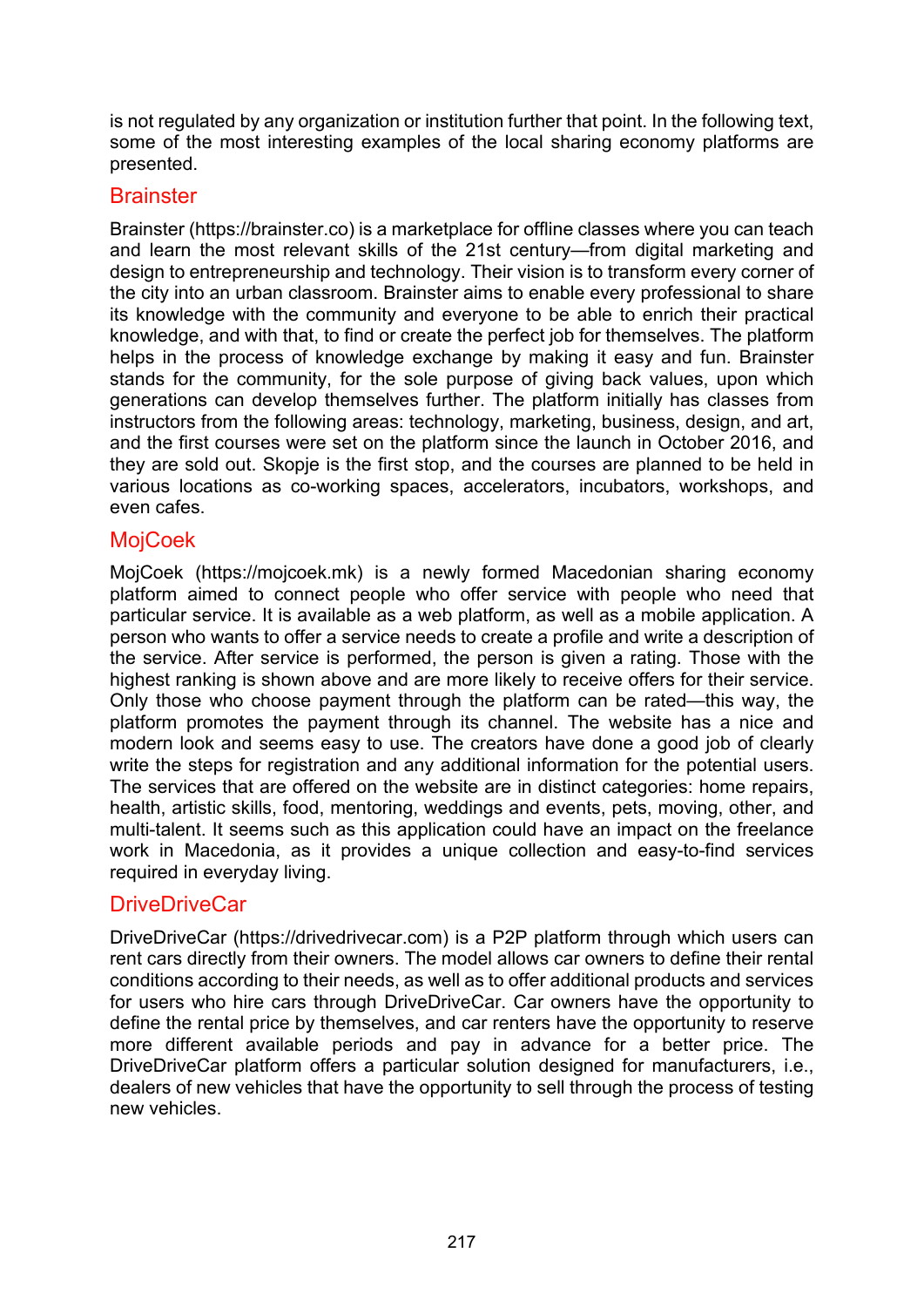## Let's Fund It

Let's Fund [\(www.letsfundit.mk\)](https://www.letsfundit.mk/) It is the first crowdfunding platform in Macedonia, which aims to set up a new dimension of entrepreneurship. The project was created by the NGO Summer Work and Travel Alumni Macedonia (SWTA), established on January 19, 2013. The main aim of this organization is to support, develop, and implement the positive initiatives of the participants on the Work and Travel program into our society. Let's Fund It allows everyone to raise funds and to finance innovative ideas in a nontraditional way. The primary supporter of this concept is the public by investing a small amount of money to help the realisation of the projects. The main objective is to encourage the entrepreneurial spirit of young people in Macedonia and to allow them access to funds for their innovative ideas. A great idea, whether it is a book, an event, film, or start-up business, can be part of letsfundit.mk platform, where each project can raise funds and build it into a successful story. Each project should have a clear beginning and end. The 5% commission from the collected amount will be invested in the development of the platform, as well as education to those who want to publish a project on the platform in the future.

### When in X

"When in X" [\(https://wheninx.com](https://wheninx.com/)) is a platform that offers tourists alternative forms of deals from mountain biking trails, adventure parks, and wildlife photography sites to authentic local cuisine, nightlife, and entertainment spots. "When in X" aims to connect travellers with local "experts" who become the service providers. "When in X" is a Macedonian start-up that aims to change the travel industry. "When in X" gets inspiration and its name from the famous quote "When in Rome, do as the Romans do." The platform provides immersing travellers with access to local passions and hidden gems that only locals know about. This service is an opportunity for locals to develop alternative tourism in their community. All interested local tour guides can participate and contribute to growing local tourism by sharing skills and experiences with others. "When in X" wants to change the way tourism works in Southeast Europe. Balkan locals believe that these lands have a lot of beautiful sites, hidden natural gems, and fascinating cultural experiences that will impress visitors from around the world. "When in X" wants to make all these local secrets a little bit more visible and more comfortable to find, which in time will increase the interest in tourism in the area. Also, it will allow many local travel entrepreneurs to build more successful small businesses.

### Self-Organized Facebook Groups for Sharing

In Macedonia, a large number of collaborative economy cases use Facebook groups as a supporting platform for sharing economy. For example, there are a lot of Facebook groups, where if you have free space in your apartment, you can announce that and search for a roommate. Another example is that if you do not have a place to stay, you can announce that in the group. After that, you can find someone and then continue to search for apartments together. Other examples are the groups dedicated to sharing transportation, which is very popular among students where they try to optimise and travel with minimal cost.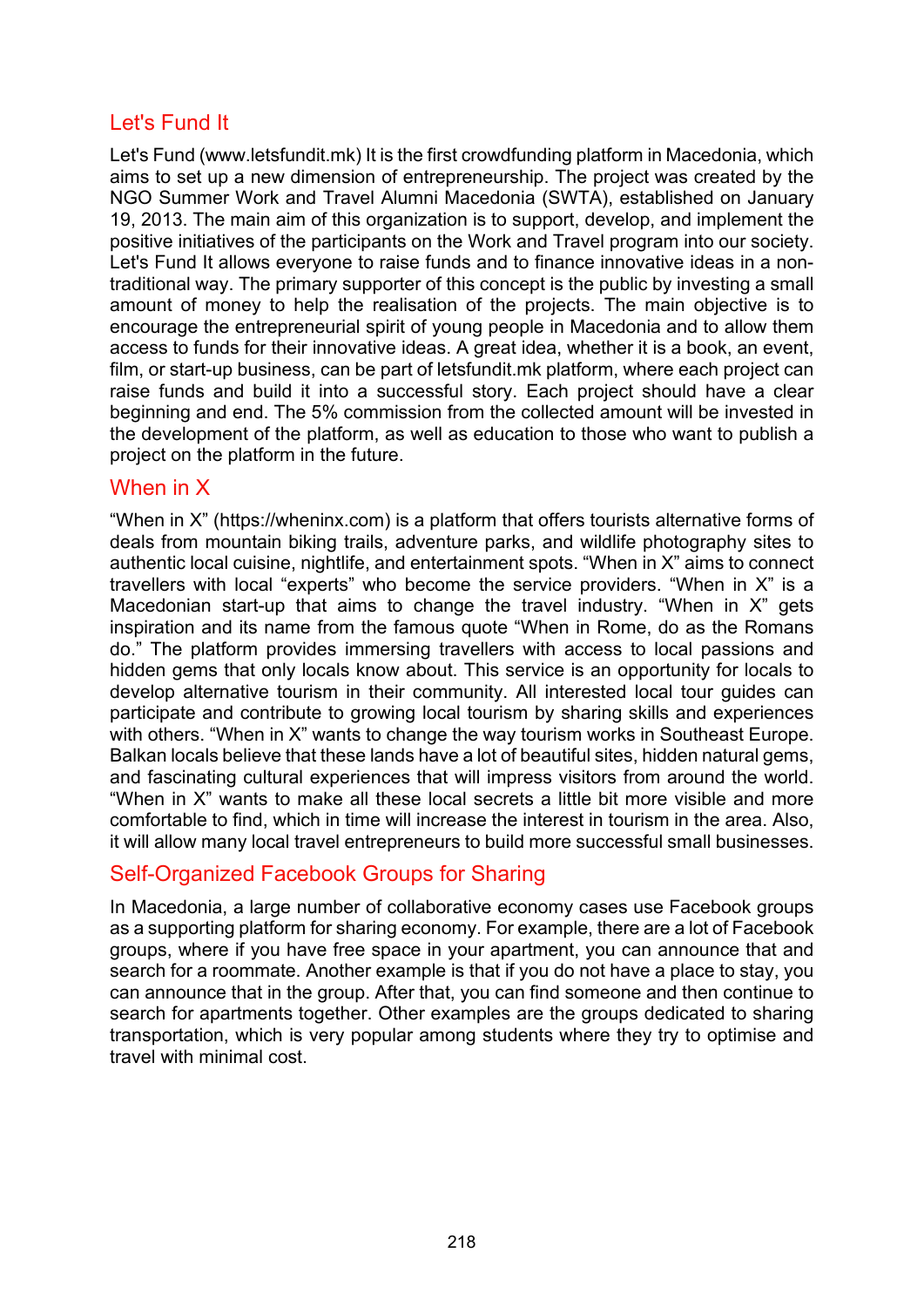# **Context**

As an illustration of the sharing economy in Macedonia, we are presenting the results of the survey conducted by master students enrolled in the e-Business classes at the Faculty of Computer Science and Engineering in Skopje.

The first question in the survey was related to the familiarity of the respondents with the sharing economy. Figure 1 shows that 26% of the respondents answered that they had used some of the services of the sharing economy (they are familiar with the term), 33% have heard but have not used services, while 41% do not know all of the terms. The survey was done on a sample of 150 respondents aged 19–54+ years. 72.6% of the respondents are 19–29 years, 13% are between 30–39 years, and the rest are older than 40 years.

## Yes, I have used some services 41 1% I have heard, but I have not used any of these services No 32.9% 26%

#### Are you familiar with the term Sharing Economy?

**Figure 1. Familiarity of the Respondents with the Sharing Economy**

Source: Own elaboration.

The second question, shown in Figure 2, presents how comfortable Macedonian citizens with some of the sharing economy opportunities are. In the area of sharing skills with people they do not know, respondents feel more comfortable in doing so (up to 50%). Sharing a ride with someone they do not know still shows a positive level of comfort in the respondents, along with joining a platform to meet and share with people from their community (20–25% feel very comfortable). On the other hand, participants feel very uncomfortable allowing someone they do not know to rent their home or rent a room in their home (50–60% in both categories). This analysis can give us a presentation of people's attitudes and their readiness for sharing their accommodation on services such as Airbnb.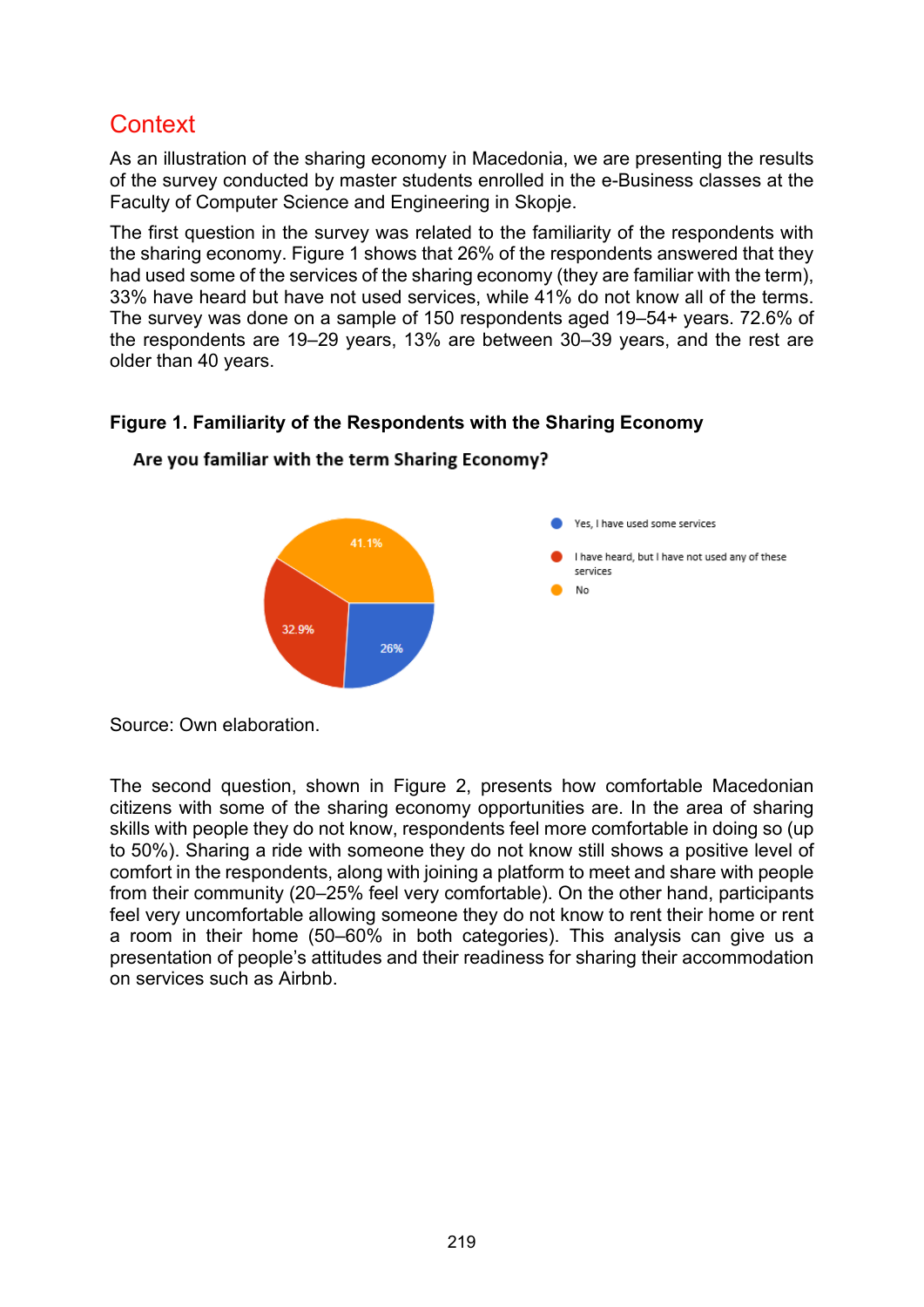

**Figure 2. Comfort While Using Sharing Economy Services**

Source: Own elaboration.

At the moment of writing this report, there is no national legislation that is regulating the sharing economy, although it is noted in some of the Public Revenue Office's documents (State Revenue Office 2018) that preparations are made for that kind of business model. One of the main reasons for not having legislation is the fact that Uber is not present in the country, so still, there is not a major disruption in the local economy.

Still, there are no official reports that are dealing with sharing economy. Because of that, there are no specific activities in the parliament or some court decisions that are connected with the sharing economy.

From the research perspective, Pandev and Janeska Sarkanjac (Pandev 2017), on a CIIT 2017 conference, presented a paper that offers a brief review of the sharing economy definitions, key features, drivers, critics, and e-business models, its pioneer businesses on the global market and the first several sharing business models in the Republic of Macedonia.

## **Developments**

People are still uncertain about sharing economy platforms and use them with reservations. The potential of these platforms may increase with the younger population and upcoming generations, as the face of the sharing economy will change. The sharing economy has identified many issues, but it is important to take into consideration also the benefits, such as the increased opportunity for additional income and improvement of the local economy.

Besides all of the barriers, the Macedonian citizens are increasing the collaborative consumption, starting to be part and play upon the principles of the sharing economy, realising the benefits of sharing instead of owning things. So, we can expect that the population in this region will start to participate more widely in the sharing economy in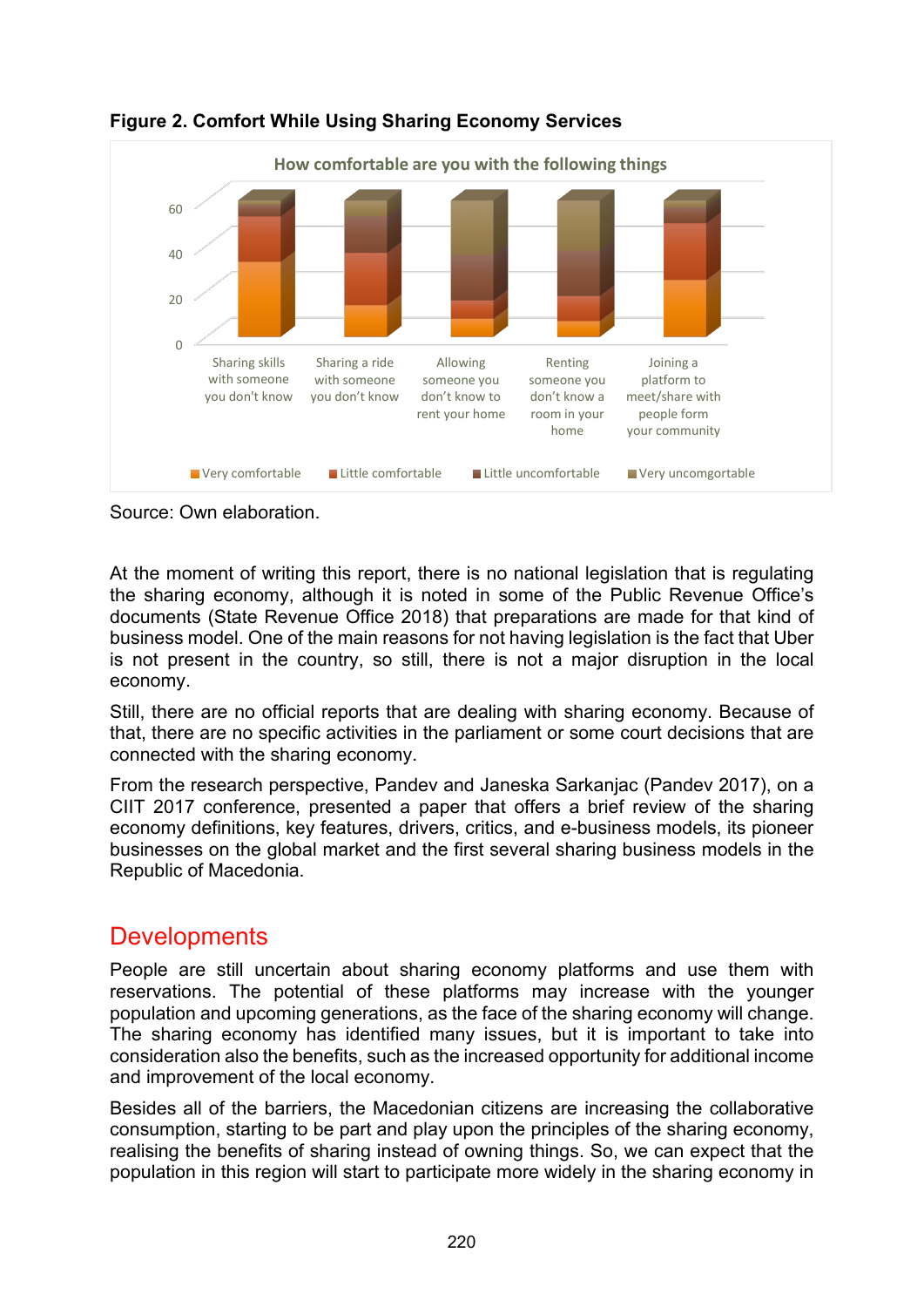the near future. The sharing economy will be an important sector of the economies of these countries and change the consumer behaviour resulting in a better financial position of the people.

We can also note that in the last couple of years, new business models of the sharing economy are emerging in the Macedonian market, showing a good trend for the future.

Regarding global sharing economy platforms, Airbnb currently is 1,200+ rooms, suites, and villas, which is far from the potential of the country, especially in smaller places. Probably, this situation is due to the low awareness of the population in these regions and unawareness of the financial benefits that the owners may have with relatively modest investments (requires only registration on Airbnb, placing information and photos of the building that will be rented, a slight adjustment of the rooms of the home, creating tourist and recreational activities, etc.). However, with small projects and workshops, for a short-time, excellent results can be obtained, and supply and financial gain can be dramatically increased. In fact, it should be the main priority in these poorly tourist developed regions and localities in Macedonia, allowing them to achieve greater smoothness and better representation of overall tourist accommodation.

### **Issues**

The sharing economy has identified many issues. However, it is essential to take into consideration also the benefits, such as the increased opportunity for additional income and improvement of the local economy.

The main issue is that we have yet to witness the potential of the sharing economy in a developing country such as North Macedonia, with current people's attitudes and consumer habits.

## Other Major Players

Currently, universities are one of the main stakeholders that are promoting the sharing economy in Macedonian society. There are examples of university subjects where the sharing economy is one of the main topics. In addition, there is a couple of master theses that are researching topics related to the sharing economy.

Besides universities, two EU funded projects are dealing with the sharing economy, the first one is connected with transport sharing, and the second one is connected with the application of the sharing economy in tourism.

### **SocialCar**

SocialCar is a research and innovation project that seeks to incorporate carpooling into existing mobility systems, using robust planning algorithms and big data integration from public transport, carpooling systems, and crowdsourcing (City of Skopje 2019). The project unites developers, social and economic scientists, transportation engineers, car-poolers, and public authorities from Italy, Greece, United Kingdom, Luxembourg, Poland, Switzerland, Macedonia, Croatia, Slovenia, the Netherlands, Hungary, Spain, and Belgium. Its mission is to design, develop, test, and roll out a service that simplifies the travel experience of citizens in urban and peri-urban areas. SocialCar defines data processing flows and design algorithms to match travel requests with the integrated public-private transport supply, complemented by a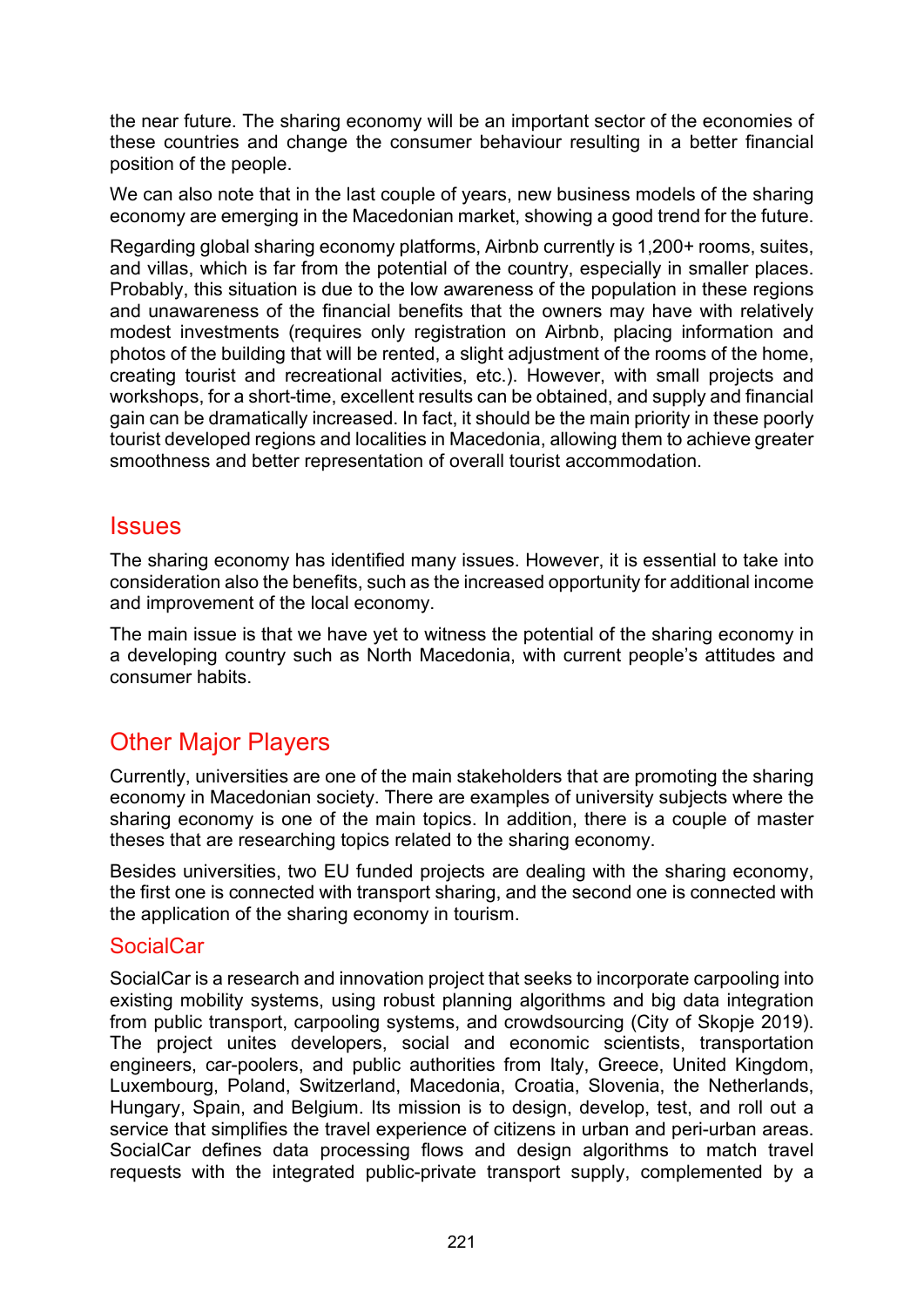reputation-based mechanism. Many current journey planning tools do not provide information for multi-modal trips connecting individual and collective transport services. Often, the proposed options require multiple public transport interchanges and result in long and convoluted multi-leg journeys to make a successful door-to-door trip. SocialCar enhances the public transport network by introducing a wider variety of complimentary services, including carpooling/sharing, bike-sharing, taxi, and other ondemand services. Citizens will be given access to this unique service that optimises the use of all available mobility resources in the sharing economy. SocialCar is expecting to reduce travel times and costs, increase convenience, and contribute to the better environmental performance of urban transport networks.

#### Beyond Borders: Introducing Smart Tourism and Sharing Economy

This project is financed by IPA 2, Cross-border cooperation between the Republic of North Macedonia—Republic of Albania (IECE 2019). Beneficiaries are Debar and Ohrid Lake Region (MK) and Mat, Diber, Bulqize, Klos (ALB). The main objective of this project is to introduce a smart tourism development concept based on more innovative and efficient use of our current cultural and natural resources and existing human capital. The expectations are that this will result in increased business opportunities for local tourism service providers, a more significant number of tourists in the region, and generating new employment. The key stakeholders in this action are individual entrepreneurs living and working in target municipalities (artisans, artisans, farmers, athletes) not involved directly in the tourism sector; local tourist service providers (tour guides, local agencies, family restaurants) who are already in the tourism sector; public institutions related with managing cultural and natural heritage such as museums, galleries, national parks that need to modernise and become part of the tourist offer.

## Future Directions of Research

The research presented in this study is observational, based on case studies, and the given survey is cross-sectional, so it does not allow making temporal and strong causal claims. In future work, we are planning to use longitudinal data to study adoption over time and to make a detailed analysis of the offers in different areas of the market.

Another interesting direction for research is to address motivational factors driving Macedonian users to use the sharing economy as providers or consumers. Furthermore, an analysis of how the digital divide and digital literacy are influencing the adoption of the sharing economy can be an interesting direction to explore.

## **Summary**

In this study, the analysis of the sharing economy in North Macedonia was presented. This study presented some interesting examples of the adaptation of the sharing economy in different industries from home, transport, education, finance, truism, manufacturing, etc. It is worth to be noted that there are a lot of Facebook/Twitter groups where users can negotiate for sharing rides, sharing experiences, or sharing a meal.

Because Macedonian citizens have a culture of sharing goods and services between friends and family, there is significant potential for the development of the country's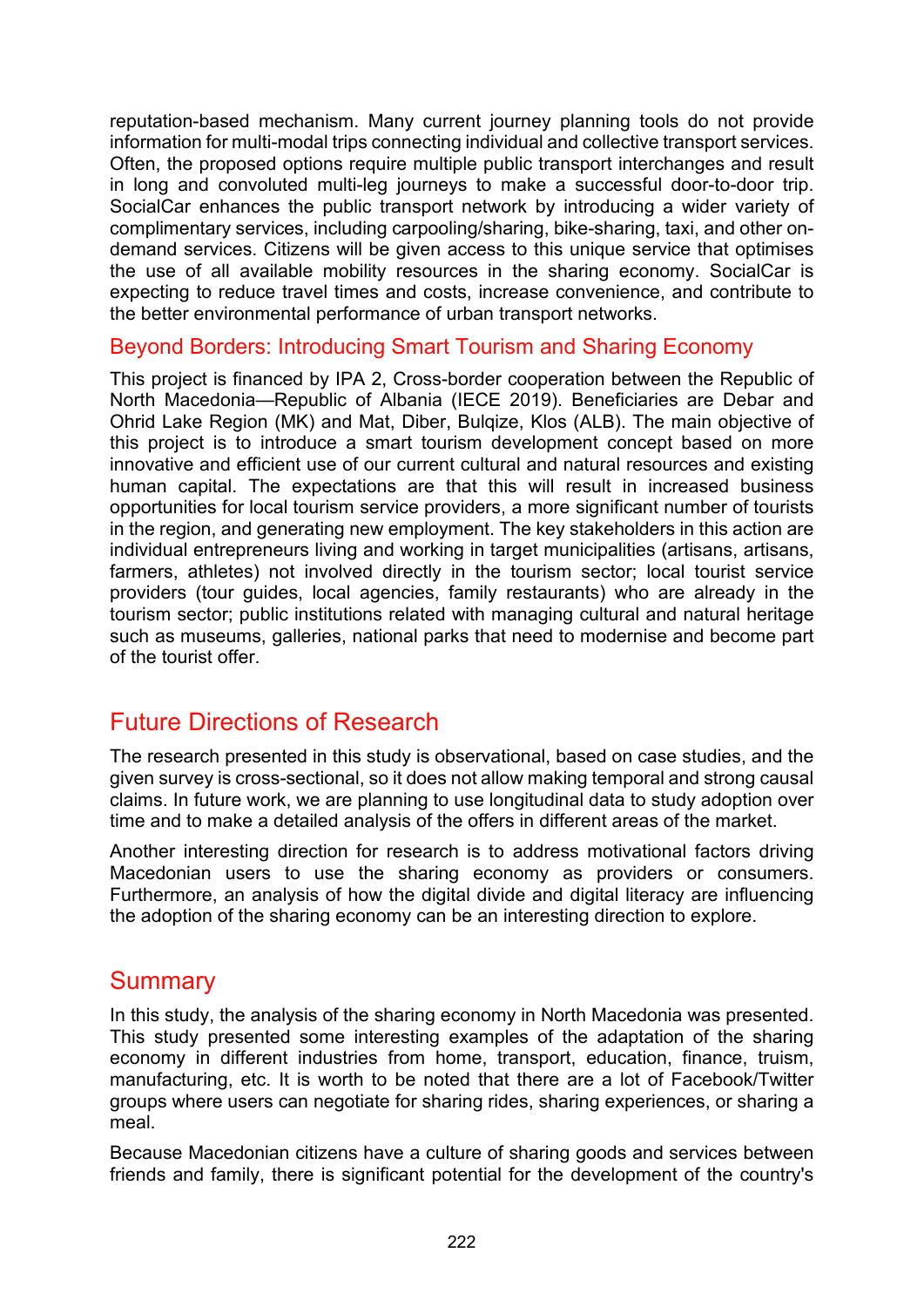sharing economy. The results of the observational study and survey address future actions to boost the growth of the sharing economy in North Macedonia. The main challenge is digital literacy, so the education of citizens and promotion of the sharing economy in Macedonian society can improve the development of sharing economy. By adopting regulations and laws that will encourage the involvement of citizens in the sharing economy, the government can help in the development of this emerging industry in the direction of sustainable use of the local resources.

### References

- Bardhi, F. and Eckhardt, G. (2012). Access-based consumption: The case of carsharing, *Journal of Consumer Research*, 39(4), 881–898.
- Belk, R. (2014). Sharing versus pseudo-sharing in Web 2.0. *The Anthropologist*, 18(1), 7–23.
- Bergh, A., Funcke, A., and Wernberg, J. (2018). *Timbro sharing economy index*. [https://timbro.se/app/uploads/2018/07/ts](https://timbro.se/app/uploads/2018/07/tsei-version-17_web.pdf)ei-version-17 web.pdf. Accessed: 20 November 2019.
- Botsman, R. (2013). The rise of the sharing economy. *The Economist*, 9 March 2013. [www.economist.com/news/leaders/21573104-internet-everything-hire-rise-sharing](https://www.economist.com/news/leaders/21573104-internet-everything-hire-rise-sharing-economy)[economy,](https://www.economist.com/news/leaders/21573104-internet-everything-hire-rise-sharing-economy) Accessed: 25 November 2019.
- City of Skopje (2019), *Social Car: Project*, [https://skopje.gov.mk/en\\_us/footer/proekti/social-car/,](https://skopje.gov.mk/en_us/footer/proekti/social-car/) Accessed: 20 November 2019.
- Institute for Research in Environment, Civil Engineering and Energy (IECE) (2019), *Beyond borders: introducing smart tourism and sharing economy (2017–2020)* [https://euprojects.mk/maps/report/341,](https://euprojects.mk/maps/report/341) Accessed: 29 November 2019.
- Lamberton, C.P. and Rose, R.L. (2012). When is ours better than mine? A framework for understanding and altering participation in commercial sharing systems. *J. Mark. 76*, 109–125.
- Manchevski, D. (2019), *ICT indicators in North Macedonia*, [https://vlada.mk/node/18943.](https://vlada.mk/node/18943) Accessed: 20 November 2019.
- Napoleon Sp. z o.o. (2019), *Facebook users in TFYR Macedonia, January 2019*, [https://napoleoncat.com/stats/facebook](https://napoleoncat.com/stats/facebook-users-in-tfyr_macedonia/2019/01)-users-in-tfyr\_macedonia/2019/01, Accessed: 20 November 2019.
- Pandev, V., and Janeska Sarkanjac, S. (2017). *Sharing economy*, The 14th International Conference for Informatics and Information Technology (CIIT 2017), Mavrovo, Macedonia: 125–129, [http://eprints.finki.ukim.mk/11388/1/978-608-4699-07-1\\_pp125-129.pdf,](http://eprints.finki.ukim.mk/11388/1/978-608-4699-07-1_pp125-129.pdf) Accessed: 20 November 2019.
- State Revenue Office (2018), *Годишен извештај 2017* (*2017 Yearly report*) (2018), No: 16–2387, [www.ujp.gov.mk/files/attachment/0000/1093/1857-](http://www.ujp.gov.mk/files/attachment/0000/1093/1857-7121_Godisen_izvestaj_za_2017_11.05.2018.pdf) [7121\\_Godisen\\_izvestaj\\_za\\_2017\\_11.05.2018.pdf,](http://www.ujp.gov.mk/files/attachment/0000/1093/1857-7121_Godisen_izvestaj_za_2017_11.05.2018.pdf) Accessed: 28 November 2019.
- State Statistical Office (2019), *Information Society 2019*, [www.stat.gov.mk/OblastOpsto\\_en.aspx?id=27](http://www.stat.gov.mk/OblastOpsto_en.aspx?id=27), Accessed: 20 November 2019.